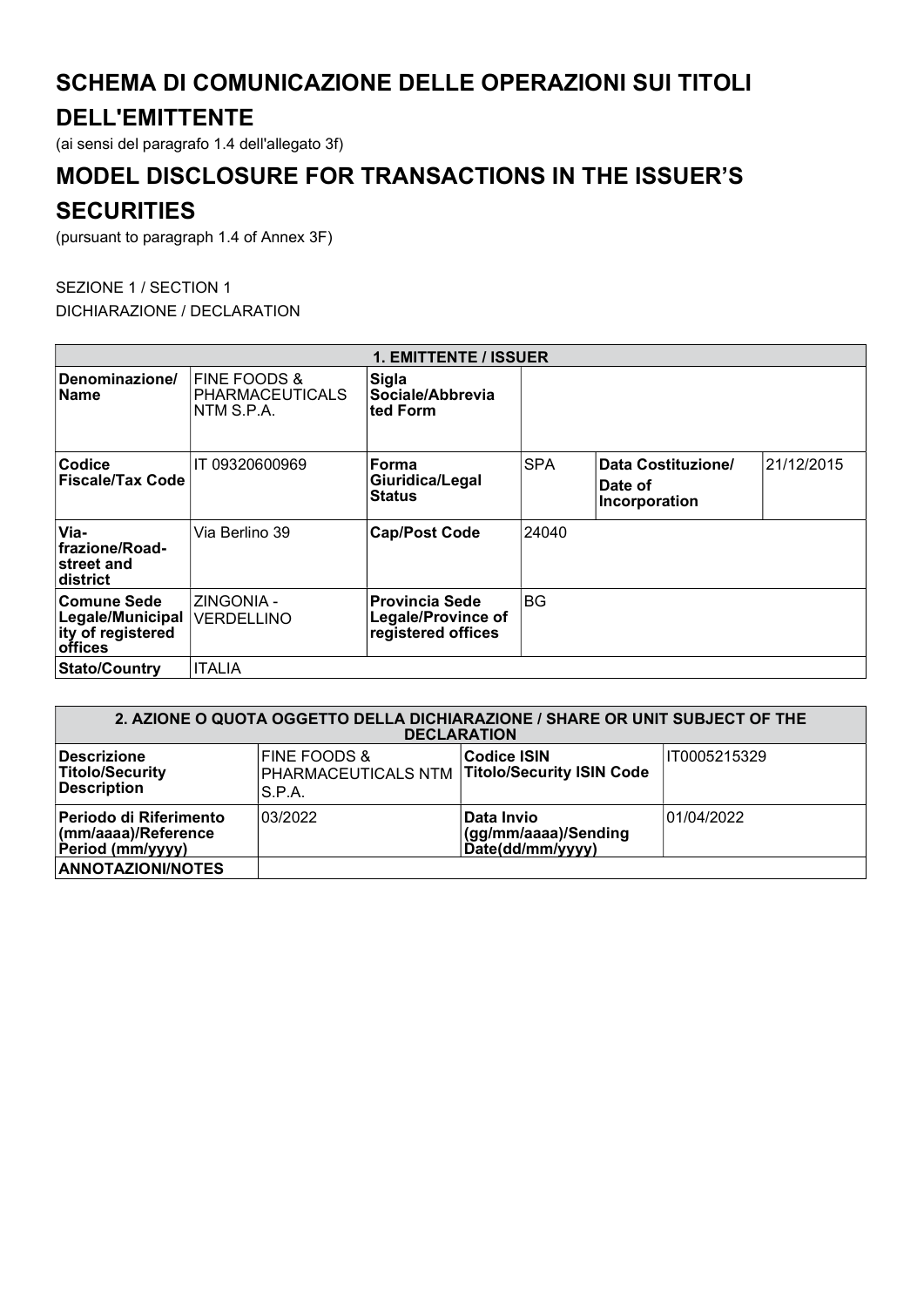| 1. SOGGETTO (DI CUI AL PARAGRAFO 1.1 LETT.A) E B))CHE HA EFFETTUATO LE OPERAZIONI / PARTY<br>(AS PER PARAGRAPH 1.1 SUBPARAS. A) AND B)) THAT CONCLUDED THE TRANSACTIONS |                                                      |                                                                                 |            |                                                                                          |            |  |  |
|-------------------------------------------------------------------------------------------------------------------------------------------------------------------------|------------------------------------------------------|---------------------------------------------------------------------------------|------------|------------------------------------------------------------------------------------------|------------|--|--|
| Denominazione/<br><b>Name</b>                                                                                                                                           | FINE FOODS &<br><b>PHARMACEUTICALS</b><br>NTM S.P.A. | <b>Sigla</b><br>Sociale/Abbrevia<br>ted Form                                    |            |                                                                                          |            |  |  |
| <b>Codice</b><br><b>Fiscale/Tax Code</b>                                                                                                                                | IT 09320600969                                       | Forma<br>Giuridica/Legal<br><b>Status</b>                                       | <b>SPA</b> | Data<br><b>Costituzione</b><br>(gg/mm/aaaa)/Da<br>te of<br>Incorporation<br>(dd/mm/yyyy) | 21/12/2015 |  |  |
| Via-<br>frazione/Road-<br>street and<br>district                                                                                                                        | Via Berlino 39                                       | <b>Cap/Post Code</b>                                                            | 24040      |                                                                                          |            |  |  |
| Comune Sede<br>Legale/Municipal<br>ity of Registered<br><b>Offices</b>                                                                                                  | ZINGONIA -<br><b>VERDELLINO</b>                      | <b>Provincia Sede</b><br><b>Legale/Province of</b><br><b>Registered Offices</b> | <b>BG</b>  |                                                                                          |            |  |  |
| <b>Stato/Country</b>                                                                                                                                                    | <b>ITALIA</b>                                        |                                                                                 |            |                                                                                          |            |  |  |
| <b>Tipo</b><br>Incarico/Tipe of<br>Engagement                                                                                                                           | Nessun Incarico                                      |                                                                                 |            |                                                                                          |            |  |  |
|                                                                                                                                                                         |                                                      |                                                                                 |            |                                                                                          |            |  |  |

| 2. STRUMENTO FINANZIARIO OGGETTO DELLE OPERAZIONI / FINANCIAL INSTRUMENT SUBJECT OF THE<br><b>TRANSACTIONS (3)</b> |                                         |                                                                         |    |                                                                  |              |                                        |  |                                                            |  |
|--------------------------------------------------------------------------------------------------------------------|-----------------------------------------|-------------------------------------------------------------------------|----|------------------------------------------------------------------|--------------|----------------------------------------|--|------------------------------------------------------------|--|
| <b>Descrizio</b><br>∣ne<br><b>Titolo/Sec</b><br>urity<br>Descripti<br><b>on</b>                                    | FINE FOODS & PHARMACEUTICALS NTM S.P.A. |                                                                         |    | Codice<br><b>ISIN</b><br><b>Titolo/Sec</b><br>urity ISIN<br>Code | IT0005215329 |                                        |  |                                                            |  |
| <b>Tipo Titolo/ AZIONE</b><br>Type of<br>Security (4)                                                              |                                         | Quotato su<br>lMercati<br>Italiani/Li sted<br>on Italian<br>Markets (5) | SI | Tipo<br> Facoltà/O<br>ption Type<br>(6)                          |              | <b>Scadenza</b><br>/Expire<br>Date (7) |  | Prezzo Di 0.00<br>Esercizio/<br><b>Strike</b><br>Price (8) |  |

| 3. OPERAZIONI / TRANSACTIONS                      |                                               |                                                 |                                                                            |                 |                      |                             |                                                                                       |                                                                  |                       |
|---------------------------------------------------|-----------------------------------------------|-------------------------------------------------|----------------------------------------------------------------------------|-----------------|----------------------|-----------------------------|---------------------------------------------------------------------------------------|------------------------------------------------------------------|-----------------------|
| 3.1 DETTAGLIO GIORNALIERO / DAILY BREAKDOWN       |                                               |                                                 |                                                                            |                 |                      |                             |                                                                                       |                                                                  |                       |
| Data<br>Operazio<br>ne/Trans<br>∣a ction<br>∣Date | Tipo<br>Mercato/<br><b>Market</b><br>Type (9) | <b>Nome</b><br>Mercato/<br>Market<br> Name (10) | <b>Operazio</b><br>ne di<br>Copertura<br>/Hedging<br>Transact<br>i on (11) | AV / PS<br>(12) | Quantità<br>Quantity | Valuta/<br>Currency<br>(13) | <b>Prezzo</b><br><b>Medio</b><br>Ponderat<br>o/Averag<br>۱e<br>Weighted<br>Price (14) | <b>Numero</b><br>Operazio<br>ni/Number<br>οf<br>Transacti<br>ons | Note/<br><b>Notes</b> |
| 03/03/2022                                        | MI                                            | <b>MTA</b>                                      | <b>NO</b>                                                                  | A               | 200                  | <b>EUR</b>                  | 11.8653                                                                               | 4                                                                |                       |
| 04/03/2022                                        | MI                                            | <b>MTA</b>                                      | <b>NO</b>                                                                  | A               | 300                  | <b>EUR</b>                  | 11,5000                                                                               | 3                                                                |                       |
| 07/03/2022                                        | MI                                            | <b>MTA</b>                                      | <b>NO</b>                                                                  | A               | 200                  | <b>EUR</b>                  | 11.0000                                                                               | 5                                                                |                       |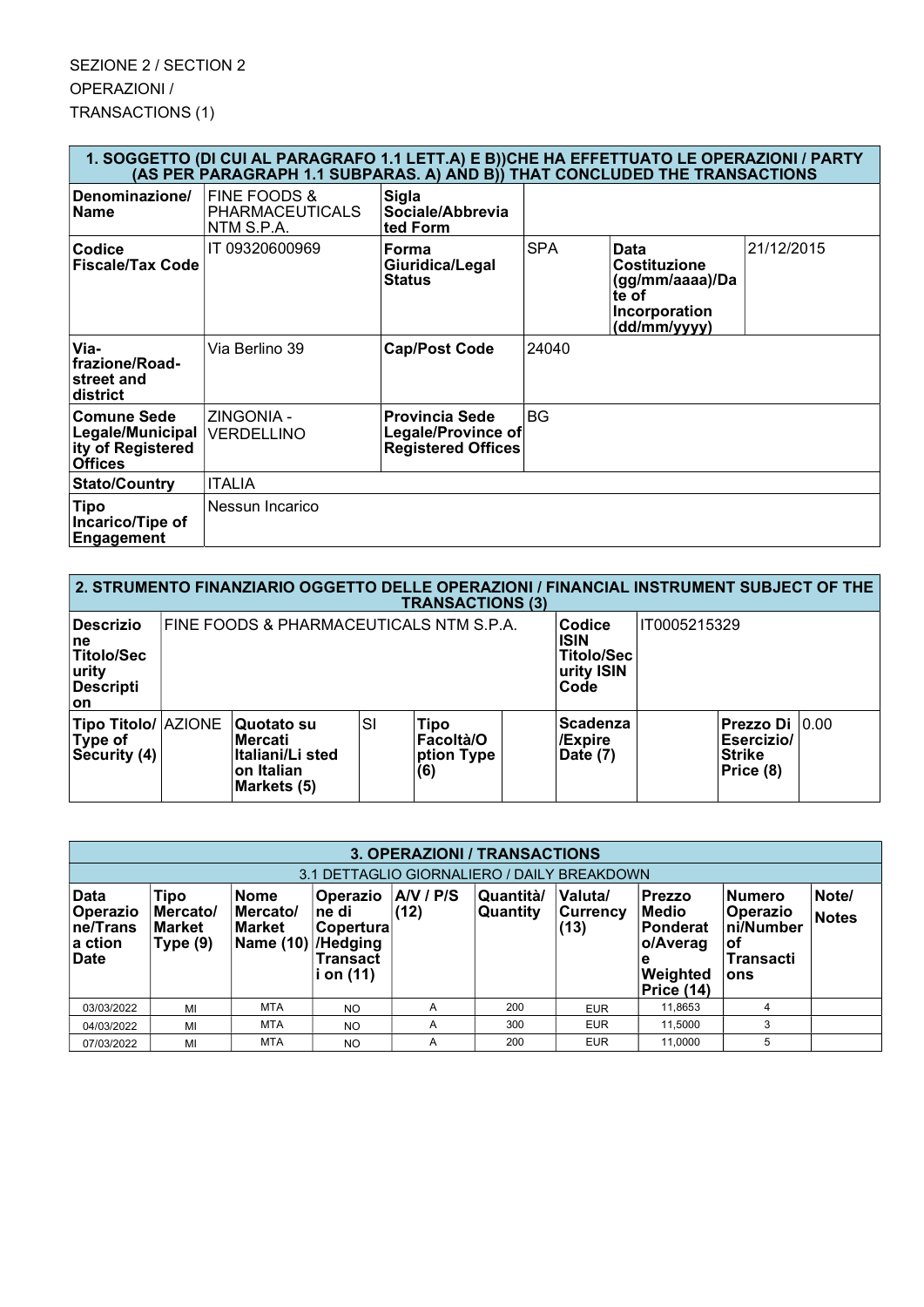| 3.2 RIEPILOGO PERIODO / PERIOD SUMMARY (15)            |  |                   |                                                               |  |  |  |  |  |
|--------------------------------------------------------|--|-------------------|---------------------------------------------------------------|--|--|--|--|--|
| AV / P/S (12)<br><b>Tipo Mercato/Market</b><br>Type(9) |  | Quantità/Quantity | <b>INumero</b><br>Operazioni/Number of<br><b>Transactions</b> |  |  |  |  |  |
| MI                                                     |  | 700               |                                                               |  |  |  |  |  |

SEZIONE 3

INFORMAZIONI SUL PROGRAMMA DI ACQUISTO E VENDITA DI AZIONI PROPRIE /

SECTION 3

INFORMATION ON THE PROGRAMME FOR THE PURCHASE AND SALE OF TREASURY SHARES

| 1. INFORMAZIONI GENERALI / 1. GENERAL INFORMATION                                                                                                                    |  |
|----------------------------------------------------------------------------------------------------------------------------------------------------------------------|--|
| NUMERO E DATA DELLA DELIBERAZIONE DI AUTORIZZAZIONE AL PROGRAMMA /<br>NUMBER AND DATE OF THE RESOLUTION AUTHORIZING THE PROGRAMME                                    |  |
| DATA DI INIZIO DEL PROGRAMMA /<br>START DATE OF THE PROGRAMME                                                                                                        |  |
| DATA DI FINE DEL PROGRAMMA /<br>END DATE OF THE PROGRAMME                                                                                                            |  |
| QUANTITATIVO AUTORIZZATO IN ACQUISTO /<br><b>QUANTITY AUTHORIZED FOR PURCHASE</b>                                                                                    |  |
| CORRISPETTIVO MINIMO IN ACQUISTO /<br>MINIMUM CONSIDERATION FOR PURCHASE                                                                                             |  |
| CORRISPETTIVO MASSIMO IN ACQUISTO /<br>MAXIMUM CONSIDERATION FOR PURCHASE                                                                                            |  |
| QUANTITATIVO AUTORIZZATO IN VENDITA /<br><b>QUANTITY AUTHORIZED FOR SALE</b>                                                                                         |  |
| CORRISPETTIVO MINIMO IN VENDITA /<br>MINIMUM CONSIDERATION FOR SALE                                                                                                  |  |
| CORRISPETTIVO MASSIMO IN VENDITA /<br>MAXIMUM CONSIDERATION FOR SALE                                                                                                 |  |
| NUMERO DI TITOLI CHE COMPONGONO IL CAPITALE ALL'INIZIO DEL PROGRAMMA /<br>NUMBER OF SHARES THAT MAKE UP THE SHARE CAPITAL AT THE BEGINNING OF THE PROGRAMME          |  |
| NUMERO DI TITOLI DETENUTI DIRETTAMENTE O INDIRETTAMENTE ALL'INIZIO DEL PROGRAMMA /<br>NUMBER OF SHARES HELD DIRECTLY OR INDIRECTLY AT THE BEGINNING OF THE PROGRAMME |  |
| 2. INFORMAZIONI SULLO STATO DI REALIZZAZIONE DEL PIANO /<br>2. INFORMATION ON THE PROGRESS OF IMPLEMENTATION OF THE PLAN                                             |  |
| NUMERO DI TITOLI DETENUTI ALLA FINE DEL MESE CORRENTE /<br>NUMBER OF SHARES HELD AT THE END OF THE CURRENT MONTH                                                     |  |
| NUMERO DI TITOLI DETENUTI ALLA FINE DEL MESE PRECEDENTE /<br>NUMBER OF SHARES HELD AT THE END OF THE PREVIOUS MONTH                                                  |  |
| NUMERO DI TITOLI ACQUISTATI ALL'INIZIO DEL PROGRAMMA /<br>NUMBER OF SHARES PURCHASED SINCE THE BEGINNING OF THE PROGRAMME                                            |  |
| NUMERO DI TITOLI VENDUTI ALL'INIZIO DEL PROGRAMMA /<br>NUMBER OF SHARES SOLD SINCE THE BEGINNING OF THE PROGRAMME                                                    |  |
| NUMERO DI TITOLI DETENUTI ALLA FINE DEL MESE CORRENTE /<br>NUMBER OF SHARES CANCELLED SINCE THE BEGINNING OF THE PROGRAMME                                           |  |
| 3. NOTE / 3. NOTES                                                                                                                                                   |  |